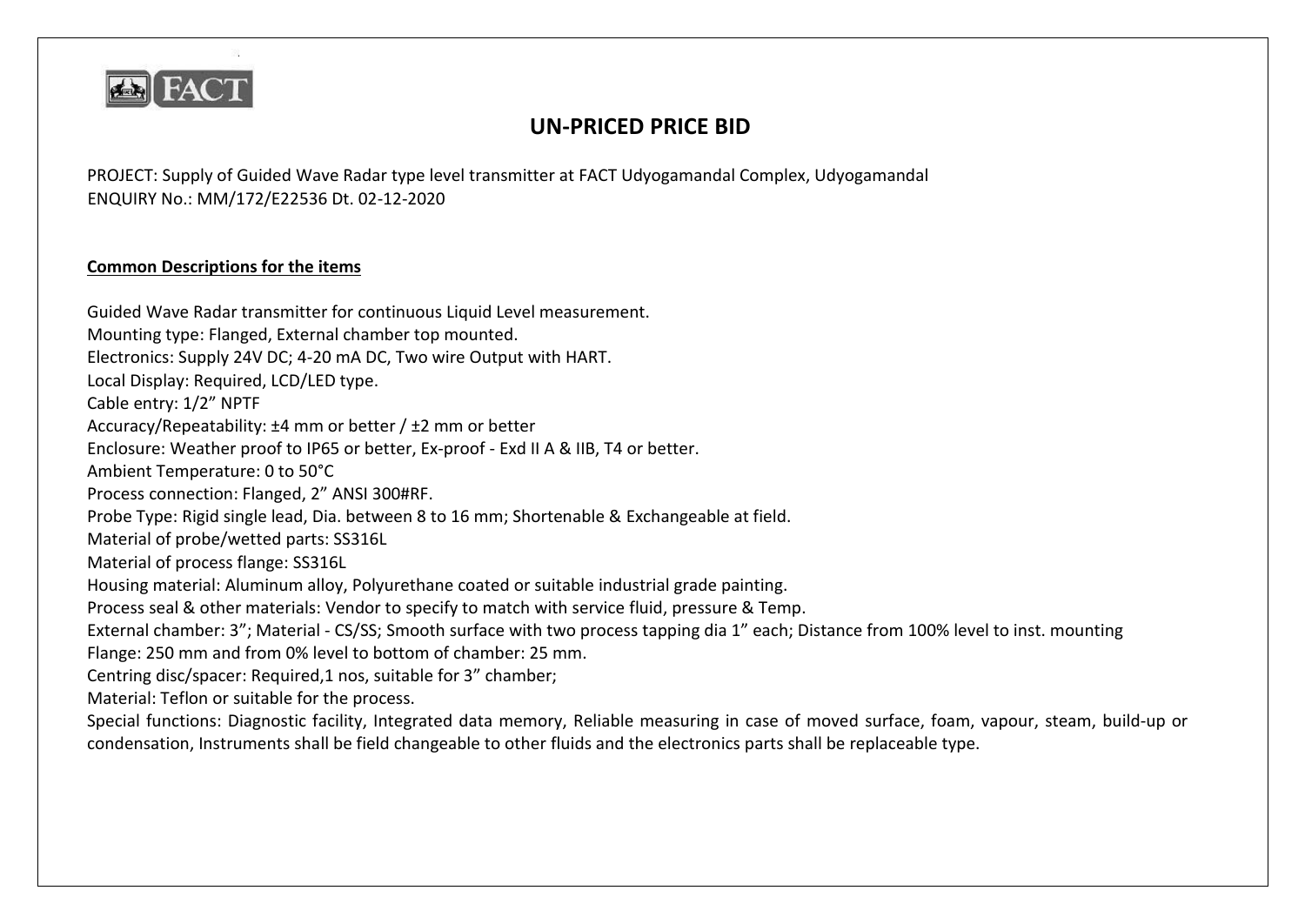| SI.<br>No.     | Description                                                                                                                                                                                                                                                                                                                               | Qty.         | Unit | <b>Unit Rate</b><br>(strike off<br>whichever is not<br>applicable | Total<br>Price | P&F, if<br>applicable<br>(%) | <b>GST</b><br>(%) | <b>Freight Charges</b><br>upto<br>destination, if<br>extra (%) |
|----------------|-------------------------------------------------------------------------------------------------------------------------------------------------------------------------------------------------------------------------------------------------------------------------------------------------------------------------------------------|--------------|------|-------------------------------------------------------------------|----------------|------------------------------|-------------------|----------------------------------------------------------------|
| $\mathbf{1}$   | Probe / measurement length: 1676/1226 mm<br>Fluid: Cooling Water<br>Process conditions:<br>a. Operating Pressure: 1.0 Kg/cm2A<br>b. Maximum Pressure: 32 Kg/cm2A<br>c. Vacuum Conditions: NA<br>d. Operating Temperature: 35 °C<br>e. Maximum Temperature: 120 °C<br>f. Foam present or absent: NA<br>g. Vapour present or absent: NIL.   | $\mathbf{1}$ | No.  | <b>QUOTED/NOT QUOTED</b>                                          |                |                              |                   |                                                                |
| $\overline{2}$ | Probe / measurement length: 1676/1226 mm<br>Fluid: Cooling Water<br>Process conditions:<br>a. Operating Pressure: 1.0 Kg/cm2A<br>b. Maximum Pressure: 32 Kg/cm2A<br>c. Vacuum Conditions: NA<br>d. Operating Temperature: 35 °C<br>e. Maximum Temperature: 120 °C<br>f. Foam present or absent: NA<br>g. Vapour present or absent: NIL.   | $\mathbf{1}$ | No.  | <b>QUOTED/NOT QUOTED</b>                                          |                |                              |                   |                                                                |
| 3              | Probe / measurement length: 1974/1524 mm<br>Fluid: Ammonia water<br>Process conditions:<br>a. Operating Pressure: 3 Kg/cm2A<br>b. Maximum Pressure: 32 Kg/cm2A<br>c. Vacuum Conditions: NA<br>d. Operating Temperature: 65 °C<br>e. Maximum Temperature: 120 °C<br>f. Foam present or absent: NA<br>g. Vapour present or absent: Present. | 1            | No.  | <b>QUOTED/NOT QUOTED</b>                                          |                |                              |                   |                                                                |

 $\sim$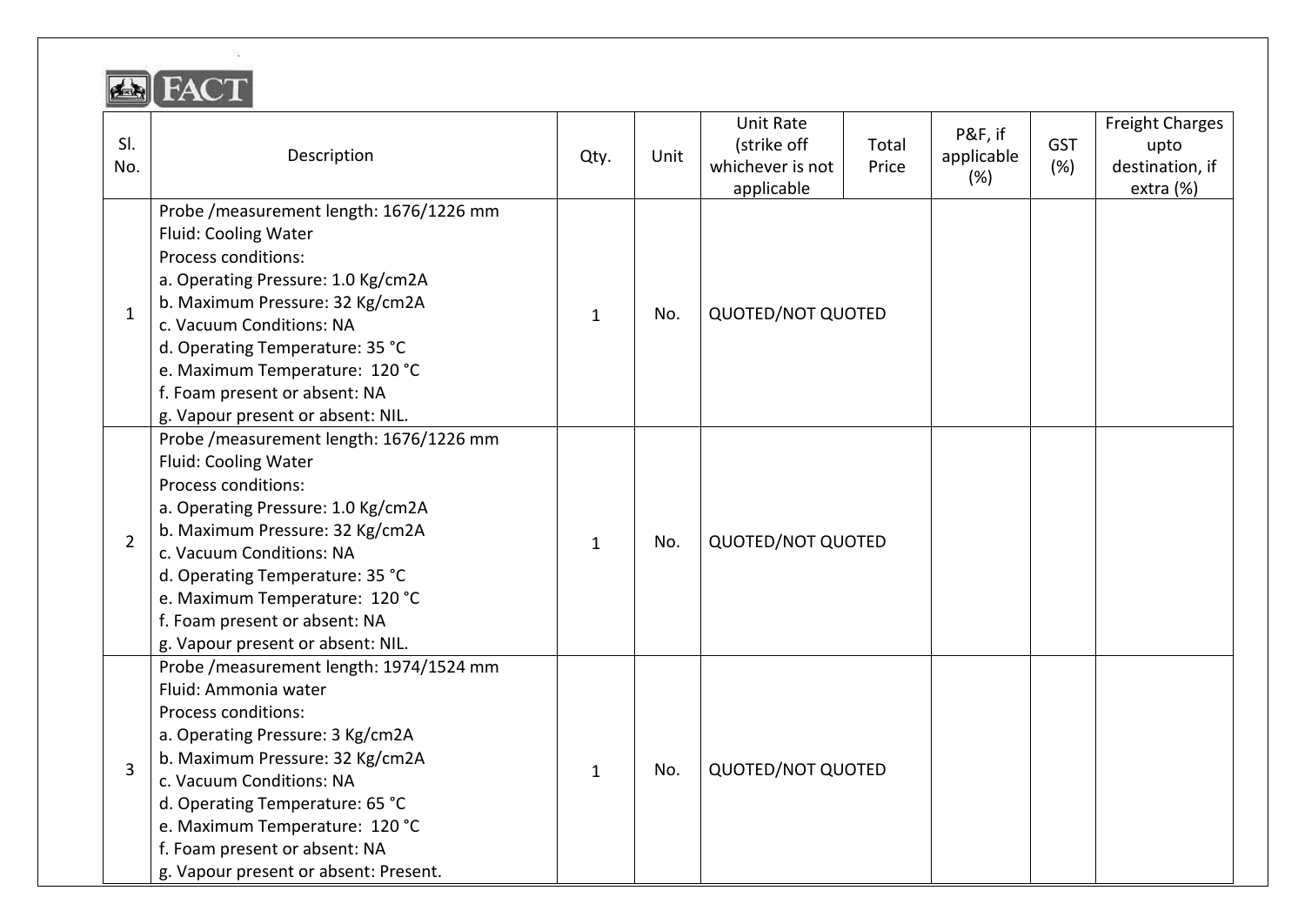| $\overline{4}$ | Probe / measurement length: 1263/813 mm<br>Fluid: Ammonium Carbonate solution<br>Process conditions:<br>a. Operating Pressure: 3.5 Kg/cm2A<br>b. Maximum Pressure: 32 Kg/cm2A<br>c. Vacuum Conditions: NA<br>d. Operating Temperature: 60 °C<br>e. Maximum Temperature: 120 °C<br>f. Foam present or absent: NA<br>g. Vapour present or absent: Present. | $\mathbf{1}$ | No. | <b>QUOTED/NOT QUOTED</b> |  |  |
|----------------|----------------------------------------------------------------------------------------------------------------------------------------------------------------------------------------------------------------------------------------------------------------------------------------------------------------------------------------------------------|--------------|-----|--------------------------|--|--|
| 5              | Probe / measurement length: 1263/813 mm<br>Fluid: Nitric Acid (Diluted)<br>Process conditions:<br>a. Operating Pressure: 2.0 Kg/cm2A<br>b. Maximum Pressure: 32 Kg/cm2A<br>c. Vacuum Conditions: NA<br>d. Operating Temperature: 45 °C<br>e. Maximum Temperature: 120 °C<br>f. Foam present or absent: NA<br>g. Vapour present or absent: Present.       | $\mathbf{1}$ | No. | <b>QUOTED/NOT QUOTED</b> |  |  |
| 6              | Probe / measurement length: 1263/813 mm<br>Fluid: Nitric Acid (Diluted)<br>Process conditions:<br>a. Operating Pressure: 2.0 Kg/cm2A<br>b. Maximum Pressure: 32 Kg/cm2A<br>c. Vacuum Conditions: NA<br>d. Operating Temperature: 45 °C<br>e. Maximum Temperature: 120 °C<br>f. Foam present or absent: NA<br>g. Vapour present or absent: Present.       | $\mathbf{1}$ | No. | <b>QUOTED/NOT QUOTED</b> |  |  |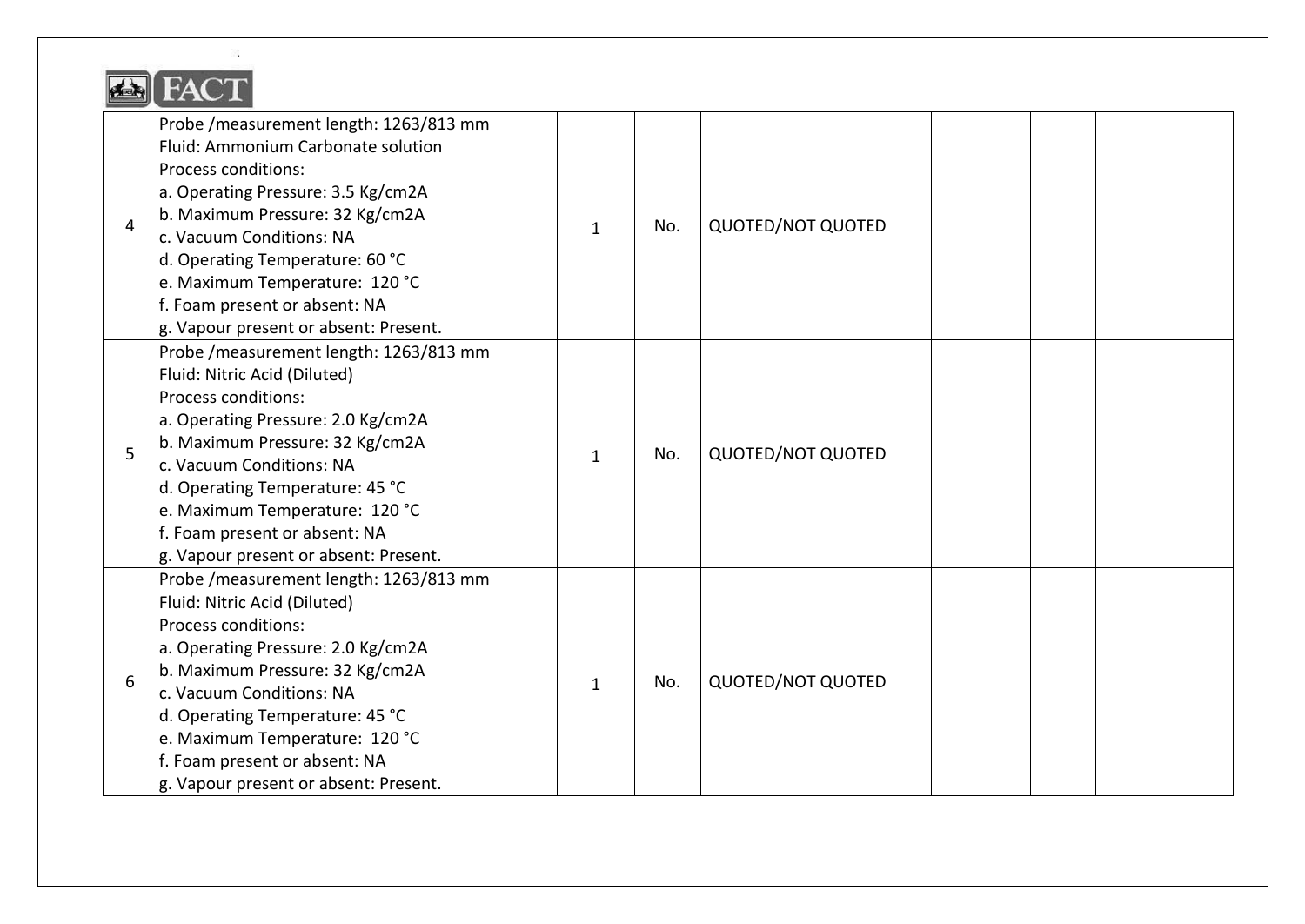| $\overline{7}$ | Probe / measurement length: 1669/1219 mm<br>Fluid: Liquid Ammonia<br>Process conditions:<br>a. Operating Pressure: 23.0 Kg/cm2A<br>b. Maximum Pressure: 32 Kg/cm2A<br>c. Vacuum Conditions: NA<br>d. Operating Temperature: -12 °C<br>e. Maximum Temperature: 120 °C<br>f. Foam present or absent: NA<br>g. Vapour present or absent: Present. | $\mathbf{1}$ | No. | QUOTED/NOT QUOTED        |  |  |
|----------------|------------------------------------------------------------------------------------------------------------------------------------------------------------------------------------------------------------------------------------------------------------------------------------------------------------------------------------------------|--------------|-----|--------------------------|--|--|
| 8              | Probe / measurement length: 1263/813 mm<br>Fluid: Liquid Ammonia<br>Process conditions:<br>a. Operating Pressure: 23.0 Kg/cm2A<br>b. Maximum Pressure: 32 Kg/cm2A<br>c. Vacuum Conditions: NA<br>d. Operating Temperature: -12 °C<br>e. Maximum Temperature: 120 °C<br>f. Foam present or absent: NA<br>g. Vapour present or absent: Present.  | $\mathbf{1}$ | No. | <b>QUOTED/NOT QUOTED</b> |  |  |
| $\overline{9}$ | Probe / measurement length: 1263/813 mm<br>Fluid: Liquid Benzene<br>Process conditions:<br>a. Operating Pressure: 2.0 Kg/cm2A<br>b. Maximum Pressure: 32 Kg/cm2A<br>c. Vacuum Conditions: NA<br>d. Operating Temperature: 82 °C<br>e. Maximum Temperature: 120 °C<br>f. Foam present or absent: NA<br>g. Vapour present or absent : Present.   | $\mathbf{1}$ | No. | <b>QUOTED/NOT QUOTED</b> |  |  |